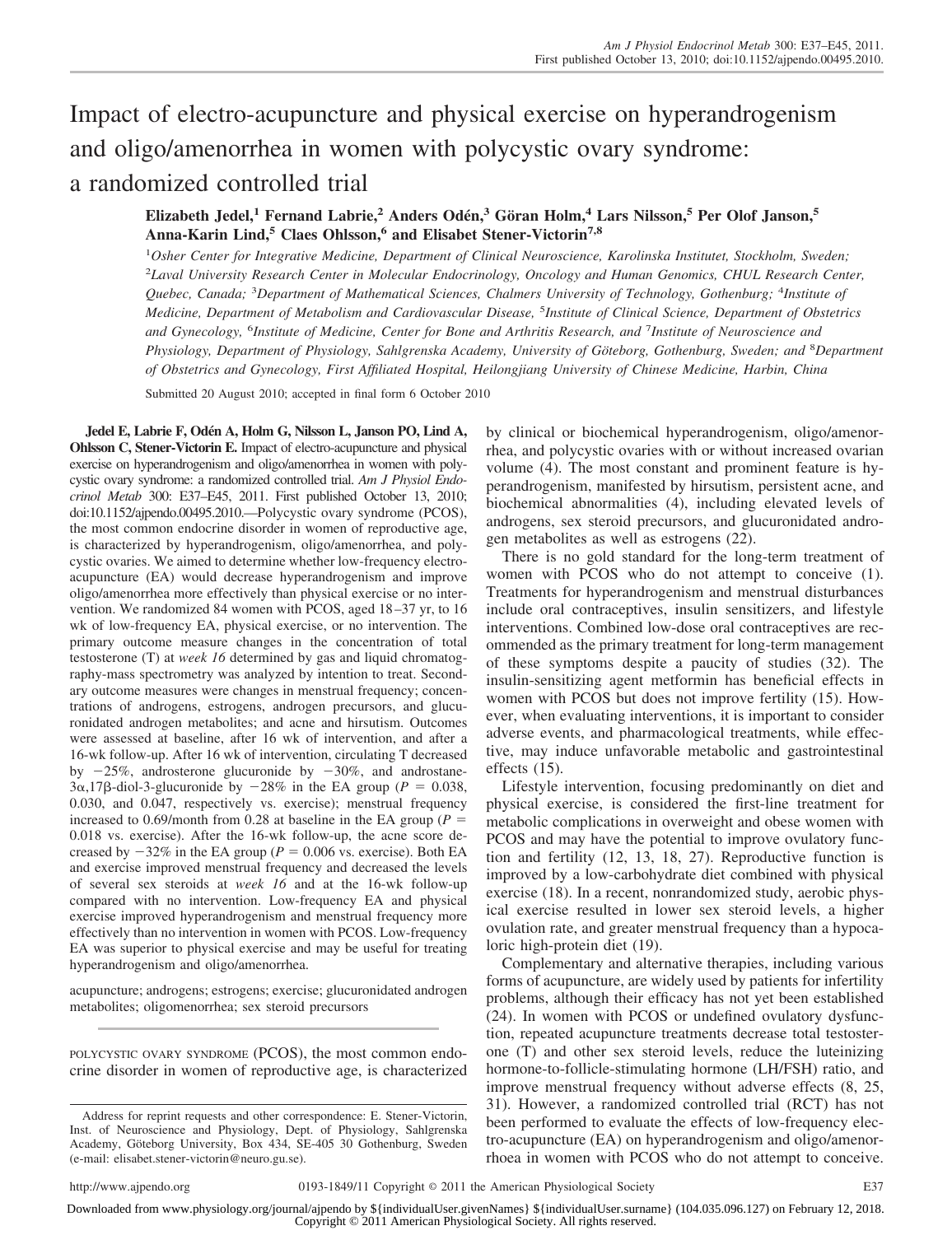Case-control studies suggest that acupuncture has stronger effects than physical exercise on these variables (8, 25, 31).

In this study, we investigated whether low-frequency EA would decrease hyperandrogenism and improve oligo/amenorrhea more effectively than physical exercise or no active intervention in women with PCOS. All sex steroids were measured by liquid chromatography-tandem mass spectrometry (LC-MS-MS) and gas chromatography-mass spectrometry (GC-MS) as recommended for clinical research.

# **MATERIAL AND METHODS**

### *Study Design and Ethics*

This study was a prospective RCT comparing low-frequency EA, physical exercise, and no active intervention. After randomization, each participant underwent a 12-wk observation period followed by a baseline assessment, 16 wk of intervention, and 16 wk of follow-up. Women who met the inclusion criteria were randomly allocated in a 2:2:1 ratio to low-frequency EA, physical exercise, or no active intervention. To ensure equal proportions of age and body mass index (BMI) in each study arm, randomization was stratified by those variables. Computer-generated randomization within each stratum was conducted using permuted blocks of five and was concealed until interventions were assigned. The study was conducted in accordance with the Declaration of Helsinki and approved by the Ethics Committee, University of Göteborg, Sweden. The trial is registered at ClinicalTrials.gov with Identifier no. NCT00484705. The trial protocol is found as a supplementary file (supplementary materials are found with the online version at the Journal website).

#### *Participants*

Participants were recruited between November 2005 and January 2008 by newspaper advertisements in the local community, and the study took place at Sahlgrenska University Hospital and Sahlgrenska Academy at University of Göteborg. To be eligible, participants had to have ultrasound-verified polycystic ovaries with  $\geq 12$  follicles 2–9 mm and/or an ovarian volume of  $\geq 10$  ml in one or both ovaries, together with either oligo/amenorrhea and/or clinical signs of hyperandrogenism (hirsutism or acne) (28). Hirsutism was defined as a Ferriman Gallwey (FG) score of  $\geq 8$  (11). The presence of acne was defined by a positive response to the question "Do you have acne?" Oligomenorrhea was defined as an intermenstrual interval 35 days and fewer than eight menstrual bleedings in the previous year. Amenorrhea was defined as absent menstrual bleeding or no menstrual bleeding in the previous 90 days. The study objective and all procedures were explained to women who met the inclusion criteria. All participants gave written informed consent. Exclusion criteria were age  $\geq$ 38 yr and any pharmacological treatment within 12 wk or breast feeding within 24 wk of entering the study. Other exclusion criteria were cardiovascular disease, diabetes mellitus, and endocrine or neoplastic causes of hyperandrogenemia, including androgen-secreting tumors, Cushing's syndrome, congenital adrenal hyperplasia, and hyperprolactinemia.

#### *Interventions*

All participants received general information concerning the benefits of regular physical exercise and were instructed to complete a physical exercise diary during *weeks 1–32* of the study.

*Low-frequency EA.* Western medical acupuncture (16) was given twice weekly for 2 wk, once weekly for 6 wk, and once every other week for 8 wk, for a total of 14 treatments over 16 wk, by a registered physical therapist (E. Jedel) educated in theoretical and practical acupuncture at Karolinska Institutet, Stockholm, Sweden. The acupuncture protocol was based on our studies of acupuncture in PCOS (8, 25), experimental studies (21), and our clinical experience in treating women with PCOS. Acupuncture points and electrical stimulation were the same for all women in the low-frequency EA group, as described previously (23). Disposable, single-use, sterilized needles made of stainless steel (Hegu Xeno, Hegu, Landsbro, Sweden; length 30/50 mm, diameter 0.32 mm) were inserted to a depth of 15–35 mm in segmental acupuncture points located in abdominal muscles with innervations corresponding to the ovaries (7), conception vessel (CV) 3, CV 6, and stomach (ST) 29 bilaterally and in the muscles below the knee, spleen (SP) 6, and SP 9 bilaterally. Needles were also placed in extrasegmental acupuncture points that do not innervate the ovaries, alternating between muscles in the hand and/or lower arm; large intestine (LI) 4, or pericardium (PC) 6 bilaterally. All needles were stimulated manually (de qi) once when inserted. CV 3, CV 6, ST 29, SP 6, and SP 9 were stimulated electrically with low-frequency EA of 2 Hz (CEFAR ACUS 4; Cefar-Compex Scandinavia, Malmö, Sweden) for 30 min at each treatment; the intensity was adjusted to produce local muscle contractions without pain or discomfort. LI 4/PC 6 was stimulated manually by rotating the needle to evoke needle sensation every 10 min.

*Physical exercise.* The physical exercise program consisted of 16 wk of regular exercise, including brisk walking, cycling, or any other aerobic exercise at a self-selected pace described as "faster than normal walking at a pace that could be sustained for at least 30 min at least 3 days per week" (20). Physical exercise was self-monitored with a heart rate monitor (ECG2, Sports Instruments) to ensure a heart rate of  $\geq$ 120 beats/min. Participants met E. Jedel once to decide how to perform their physical exercise and were thereafter supervised through weekly telephone calls to provide guidance on how to continue their physical exercise. All exercise was in addition to daily physical activity.

*No active intervention.* Like the other participants, women in the no-intervention group received oral information about the benefits of regular physical exercise. The participants could call the study coordinator at any time.

### *Outcome Measurements*

After randomization but before baseline assessment, participants were asked to document their menstrual bleeding pattern for 12 wk. Baseline assessments included anthropometric measurements and calculation of BMI (kg/m<sup>2</sup>), hyperandrogenism measured by FG scores, and presence of acne (determined by the response to the question "Do you have acne?"). Fasting blood samples for endocrine analyses were drawn between 0730 and 0830 and immediately aliquoted on ice and stored at  $-80^{\circ}$ C until assay. Blood samples were taken independently of the follicular phase of the menstrual cycle, as most participants had oligo/amenorrhea. Physical fitness was assessed with Åstrand's submaximal bicycle test. Outcome measurements were repeated after 16 wk of intervention (i.e., within 1 wk after the last treatment) and again after 32 wk (i.e., 16 wk after the last treatment).

*GC-MS.* Dehydroepiandrosterone (DHEA), 5-androstene-3β, 17βdiol (5-DIOL), androstenedione (4-DIONE), total T,  $5\alpha$ -dihydrotestosterone (DHT), estrone (E1), and estradiol (E2) were measured with a validated GC-MS system, which uses a 50% phenyl-methyl polysiloxane (DB-17HT) capillary column (30 m  $\times$  0.25 mm internal diameter;  $0.15 \mu m$  film thickness) and helium as the carrier gas. The analyses and internal standard were detected with an HP5973 quadrupole mass spectrometer equipped with a chemical ionization source. The limits of detection were 0.10 ng/ml for DHEA, 30 pg/ml for 5-DIOL, 0.05 ng/ml for 4-DIONE, 0.02 ng/ml for T, 5.00 pg/ml for DHT, 5.00 pg/ml for E1, and 1.00 pg/ml for E2.

*LC-MS-MS.* A validated LC-MS-MS system with a TurboIonSpray source was used to analyze DHEA sulfate (DHEAS; limit of detection,  $0.075 \mu g/ml$ , E1 sulfate (E1-S;  $0.075 \text{ ng/ml}$ ), androsterone glucuronide (ADT-G; 2.00 ng/ml), androstane-3 $\alpha$ , 17 $\beta$ -diol-3glucuronide (3G; 0.50 ng/ml), and  $17\beta$ -diol-17-glucuronide (17G; 0.50 ng/ml).

Downloaded from www.physiology.org/journal/ajpendo by \${individualUser.givenNames} \${individualUser.surname} (104.035.096.127) on February 12, 2018.

*AJP-Endocrinol Metab* • VOL 300 • JANUARY 2011 • www.ajpendo.org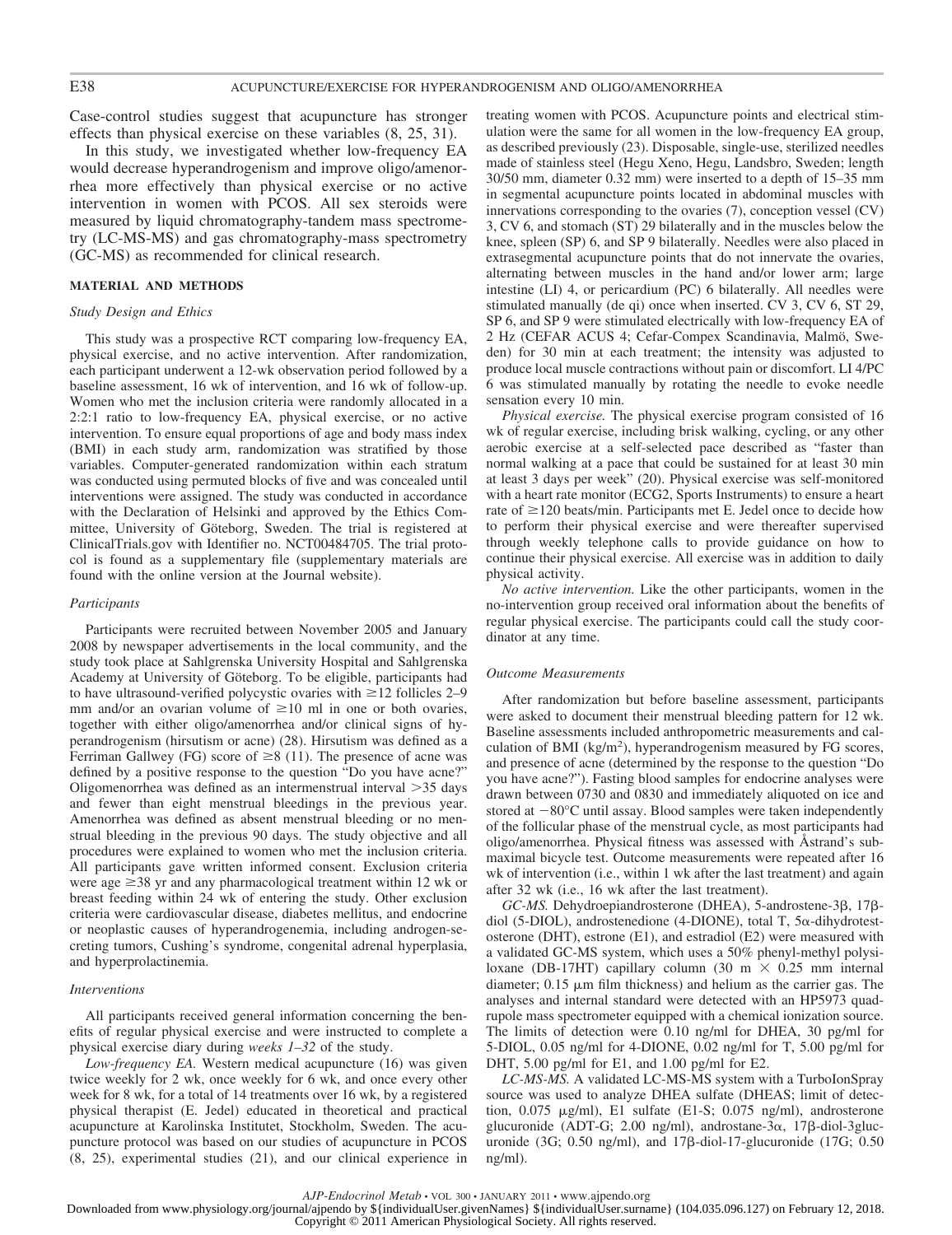*Immunoassay.* Sex hormone-binding globulin (SHBG), LH, and FSH were analyzed by chemiluminescence microparticle immunoassay (CMIA) at an accredited laboratory at the Department of Clinical Chemistry, Sahlgrenska University Hospital, using Architect reagent kits from Biokit (Barcelona, Spain) for SHBG (limit of detection, 0.1 nmol/l) and from Abbott Laboratories (Chicago, IL) for LH (0.07 IU/l) and FSH (0.05 IL/l).

*Calculation of free T.* Free T (FT) was calculated as described (30), using the total T concentration determined by GC-MS and SHBG determined by CMIA and assuming a fixed albumin concentration of 43 g/l.

*Menstrual bleeding pattern.* Menstrual bleeding was recorded and confirmed by daily measurement of basal body temperature with an oral thermometer throughout the study period and by interviews by gynecologists. Baseline was the monthly menstrual frequency during the 12-wk observation period after randomization but before intervention and was calculated by dividing the number of menstrual bleedings by 3. Monthly menstrual frequency from baseline to *week 16* and during the 16-wk follow-up period was calculated by dividing by 4. This means that the menstrual frequency was normalized to 1.00 at baseline, during treatment, and after treatment. During the study, ovulation was defined by progesterone measurements  $\sim$ 21 days after spontaneous bleeding or  $\sim$ 7 days after increase in basal body temperature.

*Maximal oxygen uptake.* The estimated  $\dot{V}_{O2max}$  (ml·kg<sup>-1</sup>·min<sup>-1</sup>) was measured with Åstrand's submaximal bicycle test, and as described,  $\rm{Vo_{2max}}$  is a reliable and valid test of aerobic capacity (3). It measures the maximum amount of oxygen that can be utilized during exercise and increases with the level of fitness. The test was performed on a Monark 828E ergometer cycle (Monark, Varberg, Sweden), and heart rate (beats/min) was recorded from electrodes connected to a chest belt (Polar Favor, Kempele, Finland).

*Primary outcome measure.* The primary outcome measure was changes in serum T between low-frequency EA and physical exercise at *week 16*. Secondary outcome measures were changes in serum T between low-frequency EA and physical exercise at *week 32*; changes in menstrual frequency, acne and hirsutism, FT, DHT, E1, E1-S, E2, DHEA, DHEAS, 4-DIONE, 5-DIOL, ADT-G, 3G, 17G, SHBG, LH, FSH, LH/FSH ratio, BMI, and Vo<sub>2max</sub> at *weeks 16* and 32 between the two intervention groups. In addition, we assessed changes in primary and secondary outcome measures at *weeks 16* and *32* between lowfrequency EA and no active intervention and between physical exercise and the no active intervention.

### *Sample Size and Statistical Analyses*

We assumed that the mean change in T from baseline to *week 16* would be 0.10 ng/ml in the low-frequency EA group and 0.05 ng/ml in the physical exercise group; no effect was expected in the no active intervention group. We assumed a standard deviation of 0.06 of the difference. We have experience from an earlier study (25), but the technique for measuring T was changed. To achieve 80% power to detect a significant difference in T between the two actively treated groups at the two-sided 5% level, we needed 24 patients for each group. In the no-intervention group, we planned to reach 12 participants. Thus, to compensate for a dropout rate of 25%, we needed 75 patients who went through all baseline measurements.

Data were analyzed according to the intention-to-treat (ITT) principle. In the evaluation of change between baseline and *week 16* and baseline and *week 32*, missing data were replaced using the method of last observation carried forward. Dropouts between randomization and baseline assessments were excluded from the ITT analyses. Most of the data were not normally distributed, so the Kruskal-Wallis test followed by a Mann-Whitney *U-*test were used to assess differences between groups; the primary comparison was between the lowfrequency EA and the physical exercise groups. The  $\chi^2$  test was used to assess differences in acne (categorical variable) between groups. The Wilcoxon rank sum test was used to analyze changes within each group. Descriptive statistics are presented as means  $\pm$  SD.  $P < 0.05$ (two-sided) was considered statistically significant. Analyses were performed with Prediction Application Software (PASW) v. 17.0.

### **RESULTS**

### *Flow of Participants Through the Study*

Figure 1 summarizes the flow of participants through the study. Of 504 women who responded to advertisements, 404 were excluded after the initial telephone screening; 100 were interviewed and examined by two-dimensional ultrasound. Eighty-four women who met inclusion criteria agreed to participate and were randomly allocated to one of the three study arms. There were 10 dropouts between allocation and baseline assessments, 15 between baseline and *week 16*, and 9 between *weeks 16* and *32* (Fig. 1). The ITT population comprised 74 participants who went through baseline assessments (Fig. 1).

Groups were comparable at baseline (Table 1). Oligo/amenorrhea was present in 23 of 29 women allocated to lowfrequency EA, in 24 of 30 allocated to physical exercise, and in 10 of 15 allocated to no active intervention. Twenty-one in the low-frequency EA group, 19 in the physical exercise group, and 10 in the no active intervention group reported their menstrual frequency at baseline. Nineteen in the low-frequency EA group, 24 in the physical exercise group, and 11 in the no active treatment group reported an FG score of  $\geq 8$ . Phenotypic presentation and number of women with BMI  $\geq$ 30 are given in Table 2.

## *Differences Between Low-Frequency EA and Physical Exercise*

Between baseline and *week 16*, serum T decreased in the low-frequency EA group and was lower than in the physical exercise group ( $P = 0.038$ ; Fig. 2A and Table 3). ADT-G and 3G also decreased in the low-frequency EA group, and the percentage change was significantly greater than in the physical exercise group ( $P = 0.030$  and  $P = 0.047$ , respectively; Table 3). Menstrual frequency increased from 0.28 to 0.69/ month in the low-frequency EA group and was significantly higher than in the physical exercise group at *week 16* (*P* 0.018; Fig. 3 and Table 3). Between baseline and *week 32*, the acne score decreased in the low-frequency EA group, with fewer women reporting acne (13 vs. 19 at baseline) and differed from the physical exercise group ( $P = 0.006$ ). There were no other differences between the low-frequency EA and the physical exercise group at *week 32* (Table 4 and Figs. 2*B* and 3).

### *Differences Between Low-Frequency EA and No Active Intervention*

Between baseline and *week 16*, serum T, FT, E1-S, ADT-G, 3G, and 17G decreased in the low-frequency EA group and differed significantly from the levels in the no active intervention group (Table 3 and Fig. 2A). Menstrual frequency also improved more in the low-frequency EA group than in the no active intervention group ( $P < 0.001$ ; Table 3 and Fig. 3). Between baseline and *week 32*, menstrual frequency remained improved, and serum T, FT, and 17G levels remained decreased and differed significantly from those in the no active intervention group (Table 4 and Figs. 2*B* and 3).

*AJP-Endocrinol Metab* • VOL 300 • JANUARY 2011 • www.ajpendo.org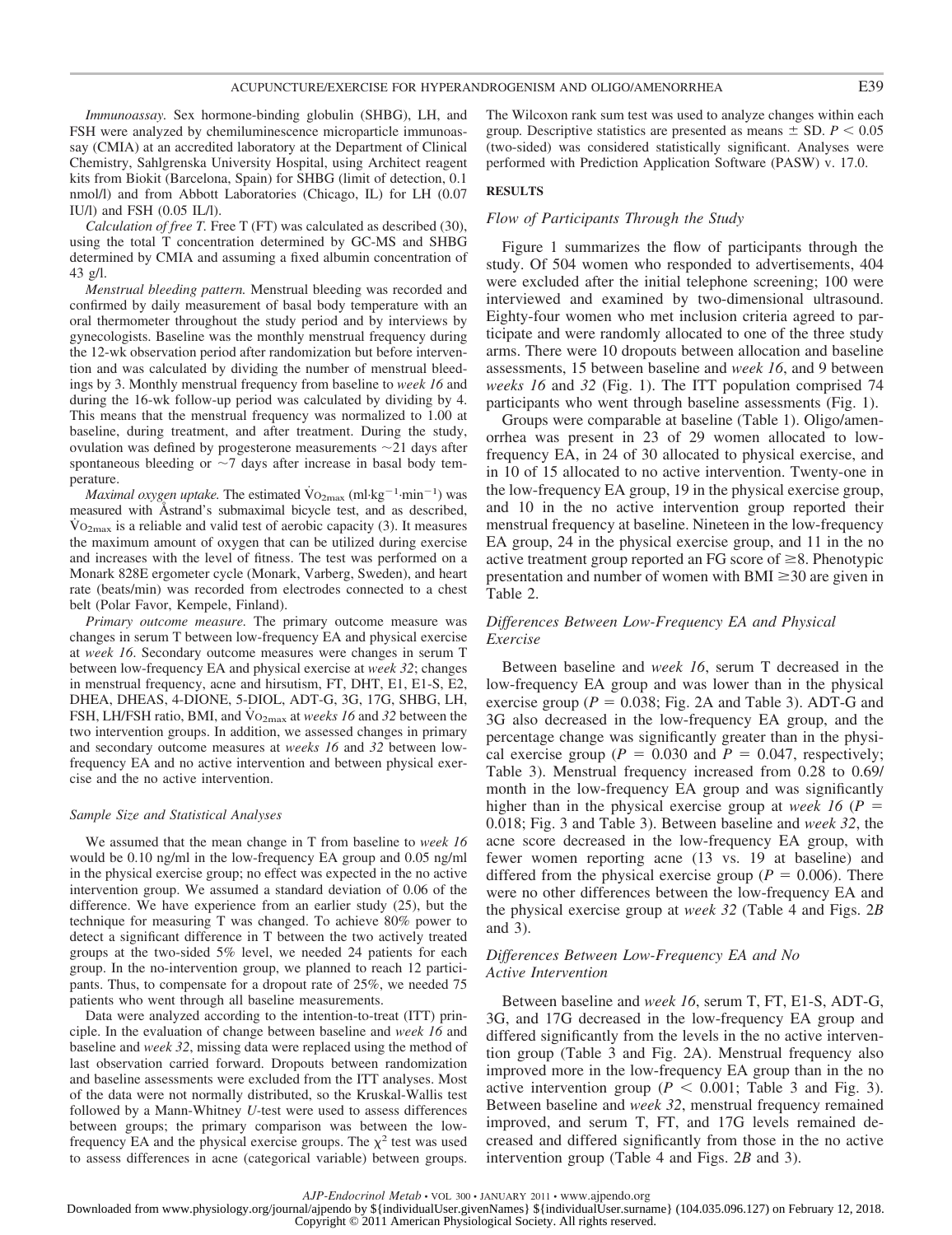



# *Differences Between Physical Exercise and No Active Intervention*

Between baseline and *week 16*, serum E1-S, and 17G decreased in the physical exercise group and differed significantly from the levels in the no active intervention group (Table 3). Menstrual frequency improved more in the physical exercise group than in the no active intervention group ( $P \leq$ 0.014; Table 3 and Fig. 3). Between baseline and *week 32*, menstrual frequency remained improved, and serum T, E2, and 17G levels decreased in the physical exercise group and differed significantly from those in the no active intervention group (Table 4 and Figs. 2*B* and 3).

### *Exercise Frequency and Physical Fitness*

There were no differences between the groups in self-reports of physical exercise frequency. Weekly exercise frequency was 3.0 2.2 in *weeks 1–16*, and 2.9 2.0 in *weeks 16–32* in the low-frequency EA group. The corresponding frequencies were  $3.1 \pm 1.3$  and  $3.0 \pm 1.5$  in the physical exercise group and  $2.6 \pm 2.0$  and  $3.0 \pm 2.2$  in the no active intervention group. The mean number of low-frequency EA treatments was 12.5  $\pm$ 3.2. There were no differences between the groups in changes of BMI or  $\mathrm{Vo}_{2\text{max}}$  (Tables 3 and 4). However, between baseline and *week 16*,  $\rm{Vo_{2max}}$  increased by 13% in the low-frequency EA group and 13% in the physical exercise group, and between baseline and *week* 32,  $\overline{V}o_{2max}$  increased by 7% within the low-frequency EA group and by 12% within the physical exercise group, indicating improved physical fitness in the active treatment groups (Tables 3 and 4).

## *Adverse Events*

Three participants had adverse events (isolated redness and subsequent hematomas) after one of the 14 low-frequency EA treatments. One participant reported dizziness and one reported nausea after one low-frequency EA treatment. No long-term adverse events occurred in the low-frequency EA group. No short-term or long-term adverse events were reported by women in the physical exercise group or in the group without an active intervention.

# **DISCUSSION**

In this RCT, repeated low-frequency EA was more effective than physical exercise at reducing serum T, ADT-G, 3G, and acne and at increasing menstrual frequency in women with PCOS who did not attempt to conceive. Importantly, both low-frequency EA and physical exercise were more effective than no active intervention at improving menstrual frequency and several of the measured sex steroids, although with a different response pattern. Thus, both treatments may be helpful and have the potential to interrupt the vicious cycle of ovarian dysfunction and androgen excess in women with PCOS. Our findings provide initial data on two alternative or complementary interventions with few negative side effects.

Menstrual dysfunction and hyperandrogenism are typically treated with oral contraceptives, which have been associated

Downloaded from www.physiology.org/journal/ajpendo by \${individualUser.givenNames} \${individualUser.surname} (104.035.096.127) on February 12, 2018.

*AJP-Endocrinol Metab* • VOL 300 • JANUARY 2011 • www.ajpendo.org

Copyright © 2011 American Physiological Society. All rights reserved.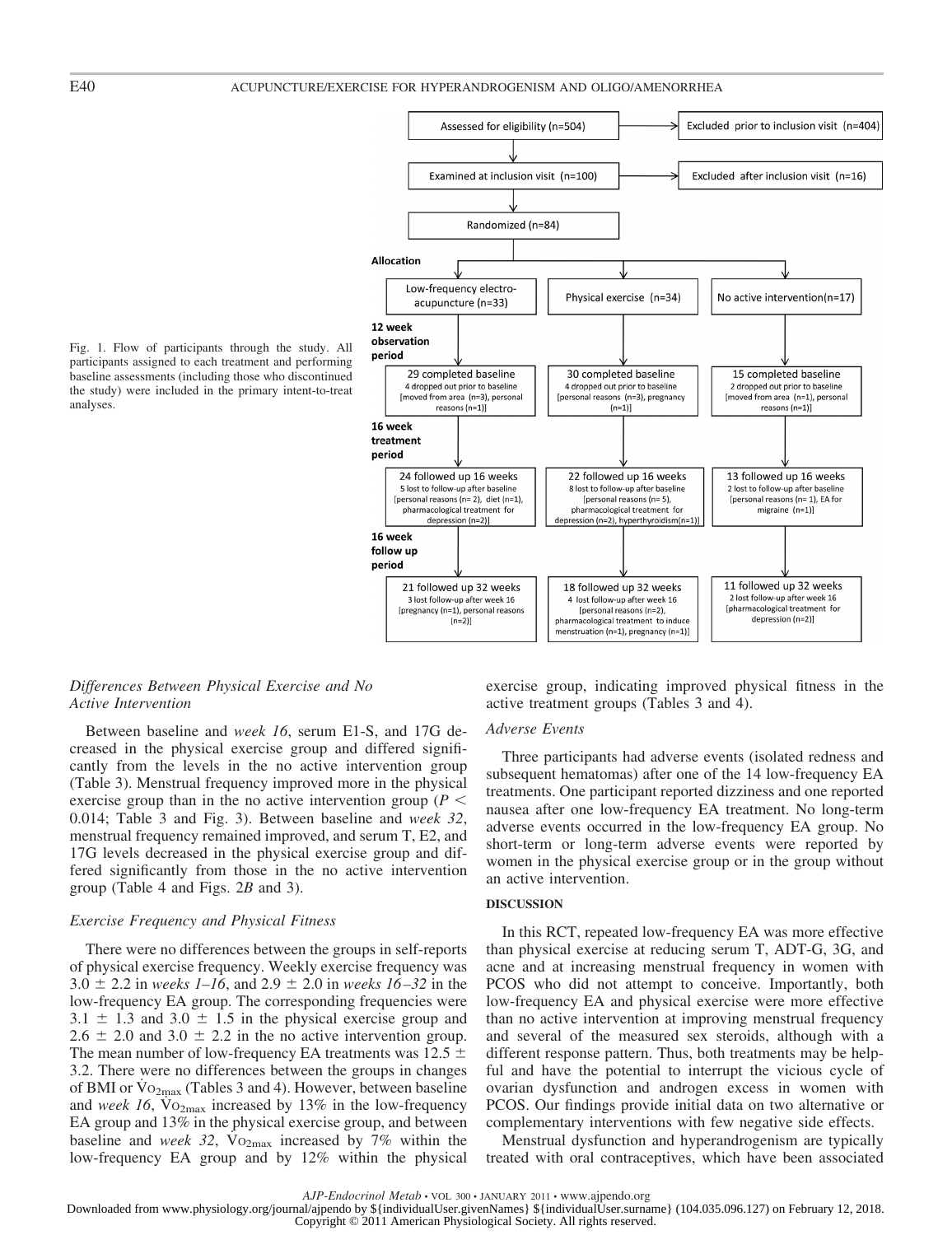### Table 1. *Baseline characteristics*

| Variable                                                    | Low-Frequency EA $(n = 29)$ | Physical Exercise $(n = 30)$ | No Active Intervention ( $n = 15$ ) | $\boldsymbol{P}$ |
|-------------------------------------------------------------|-----------------------------|------------------------------|-------------------------------------|------------------|
| Anthropometry                                               |                             |                              |                                     |                  |
| Age, yr                                                     | $29.7 \pm 4.3$              | $30.2 \pm 4.7$               | $30.1 \pm 4.2$                      | <b>NS</b>        |
| BMI, $\text{kg/m}^2$                                        | $29.1 \pm 8.83$             | $27.7 \pm 6.44$              | $26.8 \pm 5.56$                     | <b>NS</b>        |
| $\rm V_{O_{2max}}$ , ml·kg <sup>-1</sup> ·min <sup>-1</sup> | $32.7 \pm 12.1$             | $33.9 \pm 8.5$               | $35.2 \pm 9.3$                      | <b>NS</b>        |
| Clinical hyperandrogenism                                   |                             |                              |                                     |                  |
| Ferriman Gallwey score                                      | $12.1 \pm 8.06$             | $13.1 \pm 7.99$              | $10.1 \pm 5.20$                     | <b>NS</b>        |
| Acne (Yes/No), $n$ (%)                                      | 19/28 (67.8)                | 15/29(51.7)                  | 11/15(73.3)                         | <b>NS</b>        |
| Menstrual frequency (month)#                                | $0.28 \pm 0.28$             | $0.26 \pm 0.33$              | $0.23 \pm 0.28$                     | <b>NS</b>        |
| Mass spectrometry                                           |                             |                              |                                     |                  |
| $T$ , ng/ml $(GC)$                                          | $0.40 \pm 0.16$             | $0.45 \pm 0.19$              | $0.47 \pm 0.21$                     | <b>NS</b>        |
| FT, pg/ml                                                   | $7.27 \pm 4.05$             | $7.81 \pm 3.74$              | $7.58 \pm 4.04$                     | $_{\rm NS}$      |
| DHT, $pg/ml$ (GC)                                           | $110 \pm 40.6$              | $132 \pm 62.9$               | $120 \pm 46.1$                      | <b>NS</b>        |
| $E1$ , pg/ml $(GC)$                                         | $80.4 \pm 32.1$             | $73.7 \pm 24.6$              | $72.1 \pm 23.3$                     | <b>NS</b>        |
| $E1-S$ , ng/ml $(LC)$                                       | $1.49 \pm 0.99$             | $1.38 \pm 0.87$              | $1.14 \pm 0.55$                     | <b>NS</b>        |
| $E2$ , pg/ml $(GC)$                                         | $83.0 \pm 36.7$             | $76.0 \pm 45.3$              | $66.9 \pm 36.8$                     | <b>NS</b>        |
| DHEA, ng/ml (GC)                                            | $6.51 \pm 2.96$             | $7.74 \pm 3.09$              | $6.82 \pm 2.81$                     | <b>NS</b>        |
| DHEAS, $\mu$ g/ml (LC)                                      | $1.72 \pm 0.67$             | $1.93 \pm 0.99$              | $1.70 \pm 0.67$                     | <b>NS</b>        |
| 4-DIONE, ng/ml (GC)                                         | $1.57 \pm 0.68$             | $2.00 \pm 0.79$              | $2.06 \pm 0.92$                     | <b>NS</b>        |
| 5-DIOL, pg/ml (GC)                                          | $656 \pm 219$               | $739 \pm 313$                | $658 \pm 234$                       | <b>NS</b>        |
| ADT-G, $ng/ml$ (LC)                                         | $60.7 \pm 23.0$             | $52.6 \pm 32.0$              | $49.9 \pm 27.3$                     | <b>NS</b>        |
| $3G$ , ng/ml $(LC)$                                         | $2.35 \pm 0.89$             | $2.15 \pm 1.38$              | $2.01 \pm 1.00$                     | <b>NS</b>        |
| 17G, ng/ml $(LC)$                                           | $2.16 \pm 0.99$             | $2.25 \pm 1.60$              | $1.94 \pm 1.67$                     | $_{\rm NS}$      |
| Immunoassay                                                 |                             |                              |                                     |                  |
| SHBG, nmol/l (CMIA)                                         | $42.4 \pm 25.3$             | $40.5 \pm 18.8$              | $45.3 \pm 18.96$                    | <b>NS</b>        |
| LH, IU/l                                                    | $9.21 \pm 13.6$             | $7.19 \pm 5.08$              | $9.01 \pm 7.54$                     | NS               |
| FSH, IU/I                                                   | $4.30 \pm 1.98$             | $4.02 \pm 1.47$              | $3.95 \pm 1.26$                     | <b>NS</b>        |
| LH/FSH ratio                                                | $2.04 \pm 1.58$             | $1.82 \pm 0.92$              | $2.26 \pm 1.41$                     | <b>NS</b>        |

Values are means  $\pm$  SD. #Number of participants reporting menstrual frequency in the low-frequency electro-acupuncture (EA;  $n = 21$ ), physical exercise  $(n = 19)$  and no active treatment  $(n = 10)$  groups. BMI, body mass index; VO<sub>2max</sub>, maximal oxygen uptake; CMIA, chemoluminescence microparticle immunoassay; GC, gas chromatography-mass spectrometry; LC, liquid chromatography-tandem mass spectrometry; T, testosterone; FT, free T; DHT, 5a-dihydrotestosterone; E1, estrone; E1-S, E1 sulfate; E2=estradiol; DHEA=dehydroepiandrosterone; DHEAS, DHEA sulfate; 4-DIONE=androstenedione; 5-DIOL, 5-androstene-3β,17β-diol; ADT-G, androsterone glucuronide; 3G, androstane-3α, 17β-diol-3 glucuronide; 17G, 17β-diol-17 glucuronide; SHBG, sex hormone-binding globulin; LH, luteinizing hormone; FSH, follicle stimulating hormone; NS, not significant. FT was calculated using the total T concentration determined by GC-MS. SHBG was determined by CMIA, assuming a fixed albumin concentration of 43 g/l (30).

with side effects. The potential worsening of metabolic function by the use of oral contraceptives is debatable. Other reasons not to use oral contraceptives include family history of venous thromboembolism and patient preference.The present study highlights effects of alternative interventions for the management of hyperandrogenism and oligo/amennorhea. Repeated low-frequency EA treatments showed improvements superior to that afforded by physical exercise.

The hyperandrogenism in women with PCOS is thought to reflect contributions primarily from the ovaries; however, most women with PCOS have high levels of the sex steroid precursors DHEA, DHEAS, 4-DIONE, and 5-DIOL, which may indicate a role of the adrenals as well (33). Androgens are eliminated by inactivation to androsterone and  $3\alpha$ -diol and their subsequent glucuronidation into ADT-G, 3G, and 17G. DHEAS is a stronger independent predictor of glucuronidated

| Table 2. Phenotypic distribution and number of obese |  |  |
|------------------------------------------------------|--|--|
| $(BMI \geq 30)$ women with PCOS in each group        |  |  |

|                          | Low-Frequency EA<br>$(n = 29)$ | Physical Exercise<br>$(n = 30)$ | No Intervention<br>$(n = 15)$ |
|--------------------------|--------------------------------|---------------------------------|-------------------------------|
| Phenotype, $n$ (%)       |                                |                                 |                               |
| $PCO + HA + O$           | 21(72)                         | 20(67)                          | 9(60)                         |
| $PCO + HA$               | 6(21)                          | 6(20)                           | 5(33)                         |
| $PCO + O$                | 2(7)                           | 4(13)                           | 1(7)                          |
| BMI $\geq 30$ , n $(\%)$ | 11 (38)                        | 11(37)                          | 4(27)                         |

HA, hyperandrogenism; O, oligo/amenorrhea; PCO, polycystic ovaries.

androgen metabolites than T (22). The levels of T, FT, and the glucuronidated androgen metabolites ADT-G, 3G, and 17G were lower after EA and also DHT, but not ADT-G and 3G, at follow-up. Interestingly, acne score was significantly decreased at follow-up. The three androgen glucuronides are made specifically in different tissues; however, it is impossible to know which tissue(s) is (are) responsible for this change, although it is tempting to relate the decrease in 17G with the pilosebaceous unit and the decrease in acne score in the EA group at follow-up. Consistent with the decrease in androgen activity, E1-S levels were lower after EA treatment than at baseline but did not persist throughout follow-up.

Low-frequency EA afforded long-lasting improvements in monthly menstrual frequency. In our previous uncontrolled study (25), 38% of participants had increased menstrual frequency after 14 sessions of low-frequency EA. Interestingly, 19 women in that study were clomiphen resistant, suggesting use of EA as an alternative or complementary intervention to induce ovulation in women attempting to conceive. Two other uncontrolled studies have suggested that EA or manual acupuncture increases menstrual frequency and regulates endocrine variables; however, participant selection was made on heterogeneous grounds (8, 31).

No previous study has compared the efficacy of low-frequency EA with that of physical exercise. A structured, supervised exercise training program three times per week for 24 wk is more effective than a diet program at improving menstrual

*AJP-Endocrinol Metab* • VOL 300 • JANUARY 2011 • www.ajpendo.org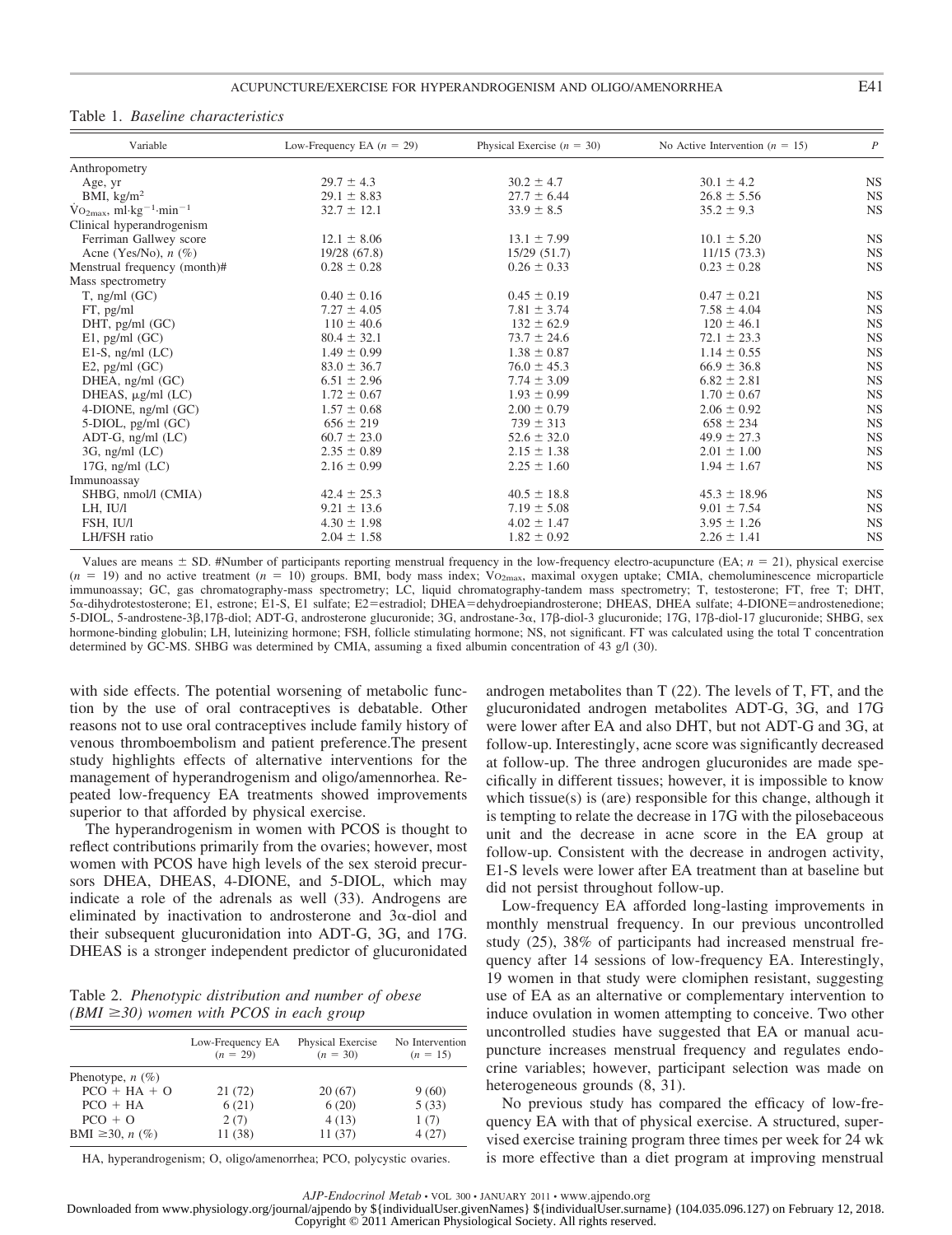

30), and no active intervention ( $n = 15$ ) groups. \* $P < 0.05$ , \*\* $P < 0.01$ .

frequency and 4-DIONE, DHEAS, and SHBG (19). In another study, diet alone or diet with aerobic or aerobic-resistance exercise lowered T and the free androgen index and increased SHBG (29). Lifestyle modification alone, including standardized lectures on nutrition and diet, behavioral support, and structured, supervised group exercise, also decreases the free androgen index and increases SHBG (12).

In the current study, physical exercise produced long-lasting improvement in menstrual frequency, and the most pronounced effect on circulating sex steroids was among estrogens, as reflected by the decrease in E1-S and E2 levels, which differed significantly from those in the no active intervention group. These findings suggest that physical exercise and EA act through different mechanisms. Results from previous exercise

Table 3. *Changes in outcome measures from baseline to week 16*

|                                                                      | $\Delta$ Baseline to week 16    |                |             |                              |                |             |                            |                |             |
|----------------------------------------------------------------------|---------------------------------|----------------|-------------|------------------------------|----------------|-------------|----------------------------|----------------|-------------|
| Variable                                                             | Low-frequency EA $(n = 29)$     |                |             | Physical exercise $(n = 30)$ |                |             | No intervention $(n = 15)$ |                |             |
|                                                                      | Mean $\pm$ SD                   | Change, %      | $P^{\rm a}$ | Mean $\pm$ SD                | Change, %      | $P^{\rm a}$ | Mean $\pm$ SD              | Change, %      | $P^{\rm a}$ |
| BMI, $kg/m2$                                                         | $0.06 \pm 1.11$                 | $\overline{0}$ | <b>NS</b>   | $0.01 \pm 0.70$              | $\overline{0}$ | <b>NS</b>   | $0.11 \pm 0.63$            | $\Omega$       | <b>NS</b>   |
| $\mathrm{Vo}_{2\text{max}}$ , ml·kg <sup>-1</sup> ·min <sup>-1</sup> | $4.26 \pm 8.19$                 | 13             | 0.016       | $4.54 \pm 6.86$              | 13             | 0.002       | $0.27 \pm 4.57$            | 1              | <b>NS</b>   |
| Clinical hyperandrogenism                                            |                                 |                |             |                              |                |             |                            |                |             |
| FG scores                                                            | $-0.18 \pm 3.32$                | $-2$           | <b>NS</b>   | $0.72 \pm 3.54$              | 5              | <b>NS</b>   | $1.40 \pm 3.66$            | 14             | <b>NS</b>   |
| Acne, $n$ (%) #                                                      | 17(60.7)                        | $-11$          | <b>NS</b>   | $16(55.2\%)$                 | $\tau$         | <b>NS</b>   | 11(73%)                    | $\Omega$       | <b>NS</b>   |
| Menstrual freq.##                                                    | $0.41 \pm 0.33$ <sup>A,D</sup>  | 146            | 0.001       | $0.14 \pm 0.33^{\rm B}$      | 58             | <b>NS</b>   | $-0.04 \pm 0.007$          | $-17$          | <b>NS</b>   |
| Mass spectrometry                                                    |                                 |                |             |                              |                |             |                            |                |             |
| $T$ , ng/ml                                                          | $-0.10 \pm 0.14$ <sup>A,C</sup> | $-25$          | 0.002       | $-0.04 \pm 0.14$             | $-7$           | <b>NS</b>   | $0.01 \pm 0.09$            | 2              | <b>NS</b>   |
| FT, pg/ml                                                            | $-2.21 \pm 2.99^{\rm B}$        | $-30$          | 0.001       | $-1.24 \pm 2.66$             | $-16$          | 0.014       | $0.03 \pm 1.71$            | $\overline{0}$ | <b>NS</b>   |
| DHT, pg/ml                                                           | $-23.2 \pm 41.2$                | $-20$          | 0.007       | $-9.30 \pm 34.2$             | $-7$           | <b>NS</b>   | $4.48 \pm 31.9$            | $\overline{4}$ | <b>NS</b>   |
| $E1$ , pg/ml                                                         | $-16.4 \pm 32.6$                | $-20$          | 0.012       | $-8.94 \pm 30.2$             | $-12$          | <b>NS</b>   | $5.50 \pm 25.5$            | 8              | <b>NS</b>   |
| $E1-S$ , ng/ml                                                       | $-0.64 \pm 0.84^{\circ}$        | $-42$          | 0.001       | $-0.38 \pm 0.75^{\rm B}$     | $-28$          | 0.005       | $0.06 \pm 0.46$            | 6              | <b>NS</b>   |
| $E2$ , pg/ml                                                         | $-19.9 \pm 50.1$                | $-24$          | 0.021       | $-18.8 \pm 47.8$             | $-25$          | 0.045       | $11.2 \pm 51.2$            | 17             | <b>NS</b>   |
| DHEA, ng/ml                                                          | $-0.23 \pm 2.46$                | $-4$           | <b>NS</b>   | $-0.04 \pm 3.75$             | $-1$           | <b>NS</b>   | $0.66 \pm 3.40$            | 10             | <b>NS</b>   |
| DHEAS, µg/ml                                                         | $-0.29 \pm 0.56$                | $-17$          | 0.006       | $-0.24 \pm 0.55$             | $-12$          | 0.039       | $-0.17 \pm 0.30$           | $-1$           | <b>NS</b>   |
| 4-DIONE, ng/ml                                                       | $-0.05 \pm 0.48$                | $-3$           | <b>NS</b>   | $-0.01 \pm 0.55$             | $\overline{0}$ | <b>NS</b>   | $0.02 \pm 0.48$            | 1              | <b>NS</b>   |
| 5-DIOL, pg/ml                                                        | $-64.1 \pm 145$                 | $-10$          | 0.028       | $-15.7 \pm 219$              | $-2$           | <b>NS</b>   | $13.9 \pm 206$             | 2              | <b>NS</b>   |
| ADT-G, ng/ml                                                         | $-18.3 \pm 25.8$ <sup>A,B</sup> | $-30$          | 0.002       | $-2.33 \pm 8.91$             | $-4$           | <b>NS</b>   | $0.14 \pm 10.2$            | $\Omega$       | <b>NS</b>   |
| $3G$ , ng/ml                                                         | $-0.65 \pm 0.88$ <sup>A,B</sup> | $-28$          | 0.001       | $-0.11 \pm 0.44$             | $-6$           | <b>NS</b>   | $0.07 \pm 0.45$            | $\overline{4}$ | <b>NS</b>   |
| $17G$ , ng/ml                                                        | $-0.64 \pm 1.06^{\circ}$        | $-30$          | 0.005       | $-0.16 \pm 0.55^{\rm B}$     | $-8$           | <b>NS</b>   | $0.35 \pm 0.74$            | 19             | <b>NS</b>   |
| Immunoassay                                                          |                                 |                |             |                              |                |             |                            |                |             |
| SHBG, nmol/l                                                         | $3.52 \pm 11.8$                 | 8              | 0.037       | $7.30 \pm 22.0$              | 18             | <b>NS</b>   | $3.33 \pm 12.7$            | 8              | <b>NS</b>   |
| LH, IU/l                                                             | $-2.52 \pm 12.0$                | $-27$          | <b>NS</b>   | $-0.45 \pm 4.33$             | $-6$           | <b>NS</b>   | $-1.63 \pm 7.98$           | $-18$          | <b>NS</b>   |
| FSH, IU/l                                                            | $-0.13 \pm 1.57$                | $-3$           | <b>NS</b>   | $0.26 \pm 1.57$              | 6              | <b>NS</b>   | $-0.31 \pm 1.65$           | $-8$           | <b>NS</b>   |
| LH/FSH ratio                                                         | $-0.34 \pm 1.58$                | $-17$          | <b>NS</b>   | $-0.15 \pm 0.83$             | $-8$           | <b>NS</b>   | $-0.20 \pm 1.36$           | -9             | <b>NS</b>   |

#Acne (yes/no). ##Number of participants reporting menstrual frequency in low-frequency EA  $(n = 21)$ , physical exercise  $(n = 19)$ , and no intervention  $(n = 19)$ 10) groups. Between-group differences for the change from baseline to *week 16* were determined by Kruskal-Wallis test followed by Mann-Whitney *<sup>U</sup>*-test. <sup>a</sup> <sup>a</sup>Within-group changes were determined by Wilcoxon rank-sum test.  $^{A}P < 0.05$  vs. physical exercise;  $^{B}P < 0.05$  vs. no intervention;  $^{C}P < 0.01$  vs. no intervention;  $\overline{P}P < 0.001$  vs. no intervention.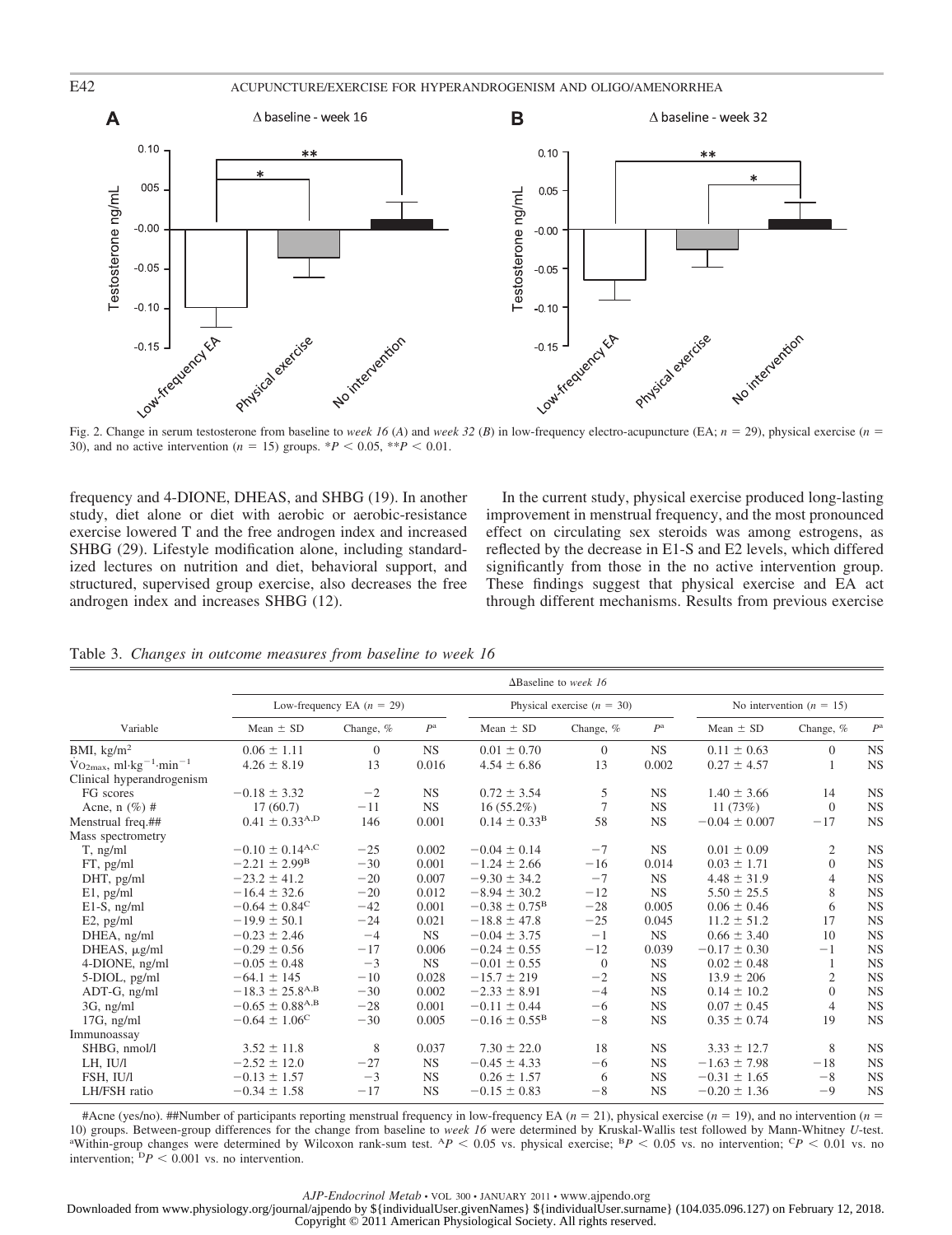

Fig. 3. Menstrual frequency in low-frequency EA, physical exercise, and no active intervention groups at baseline and at *weeks 16* and 32.  $*P < 0.05$ ,  $*$ *\*P*  $\leq$  0.01, \*\*\**P*  $\leq$  0.001.

and lifestyle intervention studies support, in part, the present study. However, the response was less pronounced than in previous studies, and we found no improvement in SHBG.

The relatively weak response in the physical exercise group may reflect the fact that information on the benefits of regular physical exercise, provided to all women at the first visit, affected their physical exercise behavior. This speculation is supported by the increased  $Vo_{2max}$ , indicating improved fitness, in the active-intervention groups. The low-frequency EA group also increased  $Vo_{2max}$ , most likely because they exercised more frequently during the study than before. Nevertheless, there is a considerable difference between self-directed exercise and the structured, supervised exercise in many other studies. Such exercise may further enhance the physical fitness and response rate in the physical exercise group and is recommended in future studies. Notably, in the current study, lowfrequency EA and physical exercise improved menstrual cyclicity and hyperandrogenism without affecting BMI. Combined treatment with acupuncture, exercise, and diet, especially in overweight and obese women, with the additional aim of reducing weight and BMI, may further enhance the response to treatment.

The effects of low-frequency EA and physical exercise may be mediated by modulation of  $\beta$ -endorphin production and secretion, which in turn may affect gonadotropin-releasing hormone (GnRH) and LH secretion. Women with PCOS display persistently rapid LH pulsatility and increased amplitude, which further augment ovarian androgen production (6). Evidence that  $\beta$ -endorphin contributes to the dysregulation of GnRH and LH secretion comes from studies in which the -receptor antagonists naltrexone or naloxone improved menstrual frequency, induced ovulation, and lowered T and LH levels and the LH/FSH ratio (2). We did not observe differences in gonadotropin concentration between groups, perhaps because blood samples were drawn independently of menstrual cycle day, which is critical for gonadotropins. Dysregulation of -endorphin may also affect sympathetic nerve activity. Recently, we (26) showed that women with PCOS have high sympathetic nervous system activity and that FT, measured by radioimmunoassay, is the strongest independent factor explaining the high activity. Interestingly, in a small experimental

Table 4. *Changes in outcome measures from baseline to week 32*

|                                                             |                               |                |             |                               | $\Delta$ Baseline to week 32 |             |                            |                |             |
|-------------------------------------------------------------|-------------------------------|----------------|-------------|-------------------------------|------------------------------|-------------|----------------------------|----------------|-------------|
| Variable                                                    | Low-frequency EA $(n = 29)$   |                |             | Physical exercise $(n = 30)$  |                              |             | No intervention $(n = 15)$ |                |             |
|                                                             | Mean $\pm$ SD                 | Change, %      | $P^{\rm a}$ | Mean $\pm$ SD                 | Change, %                    | $P^{\rm a}$ | Mean $\pm$ SD              | Change, %      | $P^{\rm a}$ |
| BMI, $\text{kg/m}^2$                                        | $0.07 \pm 0.89$               | $\overline{0}$ | <b>NS</b>   | $0.06 \pm 1.19$               | $\theta$                     | <b>NS</b>   | $0.19 \pm 0.66$            | 1              | <b>NS</b>   |
| $\rm V_{O_{2max}}$ , ml·kg <sup>-1</sup> ·min <sup>-1</sup> | $2.37 \pm 8.25$               | 7              | 0.041       | $4.11 \pm 5.20$               | 12                           | 0.001       | $2.27 \pm 5.11$            | 7              | <b>NS</b>   |
| Clinical hyperandrogenism                                   |                               |                |             |                               |                              |             |                            |                |             |
| FG scores                                                   | $0.71 \pm 4.65$               | 6              | <b>NS</b>   | $0.90 \pm 2.47$               | 7                            | <b>NS</b>   | $2.07 \pm 5.84$            | 20             | <b>NS</b>   |
| Acne, $n$ (%)#                                              | 13 $(46.4)^A$                 | $-32$          | 0.014       | 16(55.2)                      | 7                            | <b>NS</b>   | 11(73)                     | $\overline{0}$ | <b>NS</b>   |
| Menstrual freq.#                                            | $0.33 \pm 0.37^{\circ}$       | 121            | 0.003       | $0.11 \pm 0.36^{\rm B}$       | 42                           | <b>NS</b>   | $-0.04 \pm 0.07$           | $-17$          | <b>NS</b>   |
| Mass spectrometry                                           |                               |                |             |                               |                              |             |                            |                |             |
| $T$ , ng/ml                                                 | $-0.06 \pm 0.14^{\circ}$      | $-18$          | 0.020       | $-0.03 \pm 0.12^{\rm B}$      | $-4$                         | <b>NS</b>   | $0.04 \pm 0.0$             | 9              | 0.049       |
| FT, pg/ml                                                   | $-1.82 \pm 3.50^{\rm B}$      | $-25$          | 0.004       | $-0.78 \pm 2.10$              | $-10$                        | 0.024       | $0.36 \pm 1.34$            | 5              | <b>NS</b>   |
| $DHT$ , $pg/ml$                                             | $-22.0 \pm 38.8$ <sup>B</sup> | $-19$          | 0.009       | $-1.99 \pm 46.2$              | $-2$                         | <b>NS</b>   | $5.73 \pm 19.1$            | 5              | <b>NS</b>   |
| $E1$ , pg/ml                                                | $-5.79 \pm 40.5$              | $-7$           | NS.         | $-4.55 \pm 37.6$              | $-6$                         | <b>NS</b>   | $6.94 \pm 14.3$            | 10             | 0.041       |
| $E1-S$ , ng/ml                                              | $-0.29 \pm 1.06$              | $-19$          | <b>NS</b>   | $-0.09 \pm 1.86$              | $-7$                         | <b>NS</b>   | $0.09 \pm 0.45$            | 8              | <b>NS</b>   |
| $E2$ , pg/ml                                                | $-2.32 \pm 67.4$              | $-3$           | <b>NS</b>   | $-17.3 \pm 60.3^{\circ}$      | $-23$                        | <b>NS</b>   | $14.1 \pm 32.0$            | 21             | <b>NS</b>   |
| DHEA, ng/ml                                                 | $-0.50 \pm 2.88$              | $-8$           | <b>NS</b>   | $0.01 \pm 3.85$               | $\theta$                     | <b>NS</b>   | $0.48 \pm 2.03$            | 7              | <b>NS</b>   |
| DHEAS, $\mu$ g/ml                                           | $-0.24 \pm 0.63$              | $-14$          | 0.032       | $-0.23 \pm 0.57$              | $-12$                        | 0.040       | $0.05 \pm 0.33$            | $\mathfrak{2}$ | <b>NS</b>   |
| 4-DIONE, ng/ml                                              | $-0.07 \pm 0.50$              | $-4$           | <b>NS</b>   | $-0.01 \pm 0.51$              | $-1$                         | <b>NS</b>   | $-0.02 \pm 0.32$           | $-1$           | <b>NS</b>   |
| 5-DIOL, pg/ml                                               | $-45.2 \pm 141$               | $-7$           | <b>NS</b>   | $-21.1 \pm 221$               | $-3$                         | <b>NS</b>   | $20.1 \pm 164$             | 3              | <b>NS</b>   |
| ADT-G, ng/ml                                                | $-16.4 \pm 26.0$              | $-27$          | 0.005       | $-3.44 \pm 11.3$              | $-6$                         | <b>NS</b>   | $-0.71 \pm 8.07$           | $-1$           | <b>NS</b>   |
| $3G$ , ng/ml                                                | $-0.61 \pm 0.97$              | $-26$          | 0.009       | $-0.02 \pm 0.68$              | $-1$                         | <b>NS</b>   | $0.05 \pm 0.44$            | $\overline{c}$ | <b>NS</b>   |
| $17G$ , ng/ml                                               | $-0.61 \pm 1.12^{\circ}$      | $-28$          | 0.019       | $-0.02 \pm 0.49$ <sup>B</sup> | $-1$                         | <b>NS</b>   | $0.41 \pm 0.70$            | 21             | 0.034       |
| Immunoassay                                                 |                               |                |             |                               |                              |             |                            |                |             |
| SHBG, nmol/l                                                | $4.21 \pm 9.10$               | 10             | 0.008       | $4.87 \pm 20.9$               | 12                           | <b>NS</b>   | $2.60 \pm 8.19$            | 6              | <b>NS</b>   |
| LH, IU/l                                                    | $-1.86 \pm 12.0$              | $-20$          | <b>NS</b>   | $1.20 \pm 8.99$               | 17                           | <b>NS</b>   | $-1.60 \pm 8.21$           | $-18$          | <b>NS</b>   |
| FSH, IU/I                                                   | $-0.18 \pm 1.53$              | $-4$           | <b>NS</b>   | $0.26 \pm 1.37$               | 7                            | <b>NS</b>   | $-0.21 \pm 1.38$           | $-5$           | <b>NS</b>   |
| LH/FSH ratio                                                | $-0.19 \pm 1.19$              | $-9$           | <b>NS</b>   | $0.08 \pm 1.40$               | $\overline{2}$               | <b>NS</b>   | $-0.24 \pm 1.34$           | $-11$          | <b>NS</b>   |

#Acne (yes/no). ##Number of participants reporting menstrual frequency in low-frequency EA ( $n = 21$ ), physical exercise ( $n = 19$ ), and no intervention ( $n = 19$ ) 10) groups. Between-group differences for the change from baseline to *week 32* were determined by Kruskal-Wallis test followed by Mann-Whitney *<sup>U</sup>*-test. <sup>a</sup> <sup>a</sup>Within-group changes were determined by Wilcoxon rank-sum test.  $^{\text{A}}P$  < 0.1vs. physical exercise;  $^{\text{B}}P$  < 0.05 vs. no intervention;  $^{\text{C}}P$  < 0.1vs. no intervention.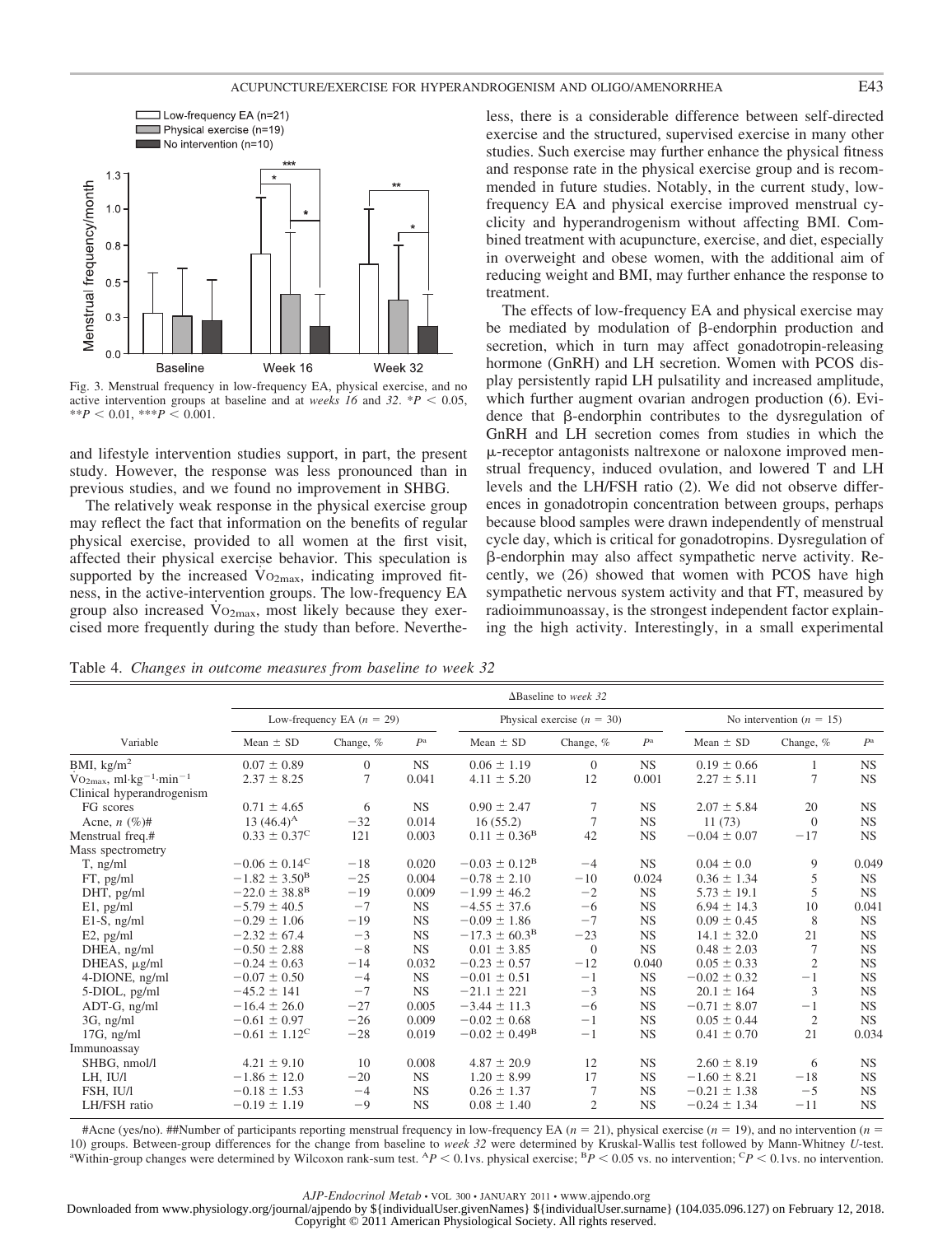RCT in lean women with PCOS, low-frequency EA and physical exercise lowered high sympathetic nerve activity compared with a no active intervention group (23). That the effect of low-frequency EA and physical exercise is mediated, at least in part, by modulation of sympathetic nervous system activity is supported by experimental animal data (17, 21). Both treatments also improve ovarian morphology (17), estrous cyclicity, and hypothalamic GnRH and androgen receptor protein expression in rat models of PCOS, which may explain the beneficial effects of these treatments in women with PCOS (9).

Another potential explanation for the larger improvement in the low-frequency EA group is particularly potent placebo effects. There is evidence that complex medical interventions such as acupuncture have stronger placebo effects than pharmacological treatment (14). Also, the characteristics of acupuncture treatment are relevant in the context of placebo effects, including frequent patient-practitioner contacts and the repeated "ritual" of needling (14). Notably, placebo effects result in genuine psychobiological events and can exist in clinical practice (10). Further research will allow advances in the ethical use of placebo mechanisms that are inherent in routine clinical care and encourage the use of treatments that stimulate placebo effects (10).

### *Limitations*

The major strengths of this study were the randomized design, no cointerventions, relatively high compliance rates, adequate sample sizes, and short- and long-term follow-up. The primary limitation was the low success rate to confirm ovulation (data not shown), which was mainly related to lack of coordination of progesterone measurements. A weakness of all acupuncture studies is the variability of sham methods (e.g., placebo needles, superficial needling), location and depth of needling, and the number and duration of treatments. Acupuncture studies in which the participant and the practitioner are unaware of the treatment are practically impossible to conduct. We chose the acupuncture points on the basis of earlier protocols suggesting needle placement in areas innervating the ovaries. We compared EA with physical exercise on the basis of the hypothesis that long-term management of PCOS should include this intervention. Given the uncertainties about the physiological effects of sham controls and the question of enhanced placebo effects, it is crucial to conduct direct comparisons of acupuncture and standard treatment.

In the present study, we observed an increase in  $Vo_{2max}$  in the EA group as well as in the physical exercise group. At baseline, all women were given information of the benefits of regular physical exercise and emphasized the importance of regular physical exercise to all included women. Future studies may acknowledge this by changing from a superficial to a more rigorous monitoring of women allocated to physical exercise. We cannot completely exclude the fact that low-frequency EA increased  $Vo_{2max}$ . A recent trial demonstrated that acupuncture has a significant impact on the performance in athletes in endurance sports, thus indicating that acupuncture increases aerobic capacity (5). This suggests a future EA plus physical exercise vs. physical exercise alone trial.

In conclusion, repeated low-frequency EA and physical exercise each improves hyperandrogenism and menstrual frequency in women with PCOS more effectively than no active intervention, with low-frequency EA being superior to physical exercise. These findings suggest that low-frequency EA may be used in the treatment of hyperandrogenism and oligo/ amenorrhea in women with PCOS.

### **ACKNOWLEDGMENTS**

We thank Carola Gustafsson for excellent technical assistance.

### **GRANTS**

This study was financed by grants from the Osher Center for Integrative Medicine, the Swedish Medical Research Council (Project No. 2008-72VP-15445-01A), the Novo Nordisk Foundation, Wilhelm and Martina Lundgrens's Science Fund, the Hjalmar Svensson Foundation, the Tore Nilson Foundation, the Åke Wiberg Foundation, the Adlerbert Research Foundation, the Ekhaga Foundation, and the Swedish Federal Government Under Letters of Understanding Agreement of Medical Education (ALFFGBG-10984) and the Regional Research and Development Agreement (VGFOUREG-5171, -11296, and -7861).

### **DISCLOSURES**

No conflicts of interest are reported by the authors.

### **REFERENCES**

- 1. **ACOG Practice Bulletin No. 108.** Polycystic ovary syndrome. *Obstet Gynecol* 114: 936 –949, 2009.
- 2. **Ahmed MI, Duleba AJ, El Shahat O, Ibrahim ME, Salem A.** Naltrexone treatment in clomiphene resistant women with polycystic ovary syndrome. *Hum Reprod* 23: 2564 –2569, 2008.
- 3. **Åstrand PO.** Quantification of exercise capability and evaluation of physical capacity in man. *Prog Cardiovasc Dis* 19: 51–67, 1976.
- 4. **Azziz R, Carmina E, Dewailly D, Diamanti-Kandarakis E, Escobar-Morreale HF, Futterweit W, Janssen OE, Legro RS, Norman RJ, Taylor AE, Witchel SF.** The Androgen Excess and PCOS Society criteria for the polycystic ovary syndrome: the complete task force report. *Fertil Steril* 91: 456 –488, 2009.
- 5. **Benner S, Benner K.** Improved performance in endurance sports through acupuncture. *Sportverletz Sportschaden* 24: 140 –143, 2010.
- 6. **Blank SK, McCartney CR, Helm KD, Marshall JC.** Neuroendocrine effects of androgens in adult polycystic ovary syndrome and female puberty. *Semin Reprod Med* 25: 352–359, 2007.
- 7. **Bonica J.** *The Management of Pain*. London: Lea & Febiger, 1990, p. 2107.
- 8. **Chen BY, Yu J.** Relationship between blood radioimmunoreactive betaendorphin and hand skin temperature during the electro-acupuncture induction of ovulation. *Acupunct Electrother Res* 16: 1–5, 1991.
- 9. **Feng Y, Johansson J, Shao R, Ma˚nneras L, Fernandez-Rodriguez J, Billig H, Stener-Victorin E.** Hypothalamic neuroendocrine functions in rats with dihydrotestosterone-induced polycystic ovary syndrome: effects of low-frequency electro-acupuncture. *PLoS One* 4: e6638, 2009.
- 10. **Finniss DG, Kaptchuk TJ, Miller F, Benedetti F.** Biological, clinical, and ethical advances of placebo effects. *Lancet* 375: 686 –695, 2010.
- 11. **Hatch R, Rosenfield RL, Kim MH, Tredway D.** Hirsutism: implications, etiology, management. *Am J Obstet Gynecol* 140: 815–830, 1981.
- 12. **Hoeger K, Davidson K, Kochman L, Cherry T, Kopin L, Guzick DS.** The impact of metformin, oral contraceptives, and lifestyle modification on polycystic ovary syndrome in obese adolescent women in two randomized, placebo-controlled clinical trials. *J Clin Endocrinol Metab* 93: 4299 –4306, 2008.
- 13. **Hoeger KM, Kochman L, Wixom N, Craig K, Miller RK, Guzick DS.** A randomized, 48-week, placebo-controlled trial of intensive lifestyle modification and/or metformin therapy in overweight women with polycystic ovary syndrome: a pilot study. *Fertil Steril* 82: 421–429, 2004.
- 14. **Kaptchuk TJ, Kelley JM, Conboy LA, Davis RB, Kerr CE, Jacobson EE, Kirsch I, Schyner RN, Nam BH, Nguyen LT, Park M, Rivers AL, McManus C, Kokkotou E, Drossman DA, Goldman P, Lembo AJ.** Components of placebo effect: randomised controlled trial in patients with irritable bowel syndrome. *Biomed J* 336: 999 –1003, 2008.
- 15. **Legro RS, Barnhart HX, Schlaff WD, Carr BR, Diamond MP, Carson SA, Steinkampf MP, Coutifaris C, McGovern PG, Cataldo NA, Gosman GG, Nestler JE, Giudice LC, Leppert PC, Myers ER.** Clomi-

Downloaded from www.physiology.org/journal/ajpendo by \${individualUser.givenNames} \${individualUser.surname} (104.035.096.127) on February 12, 2018.

*AJP-Endocrinol Metab* • VOL 300 • JANUARY 2011 • www.ajpendo.org